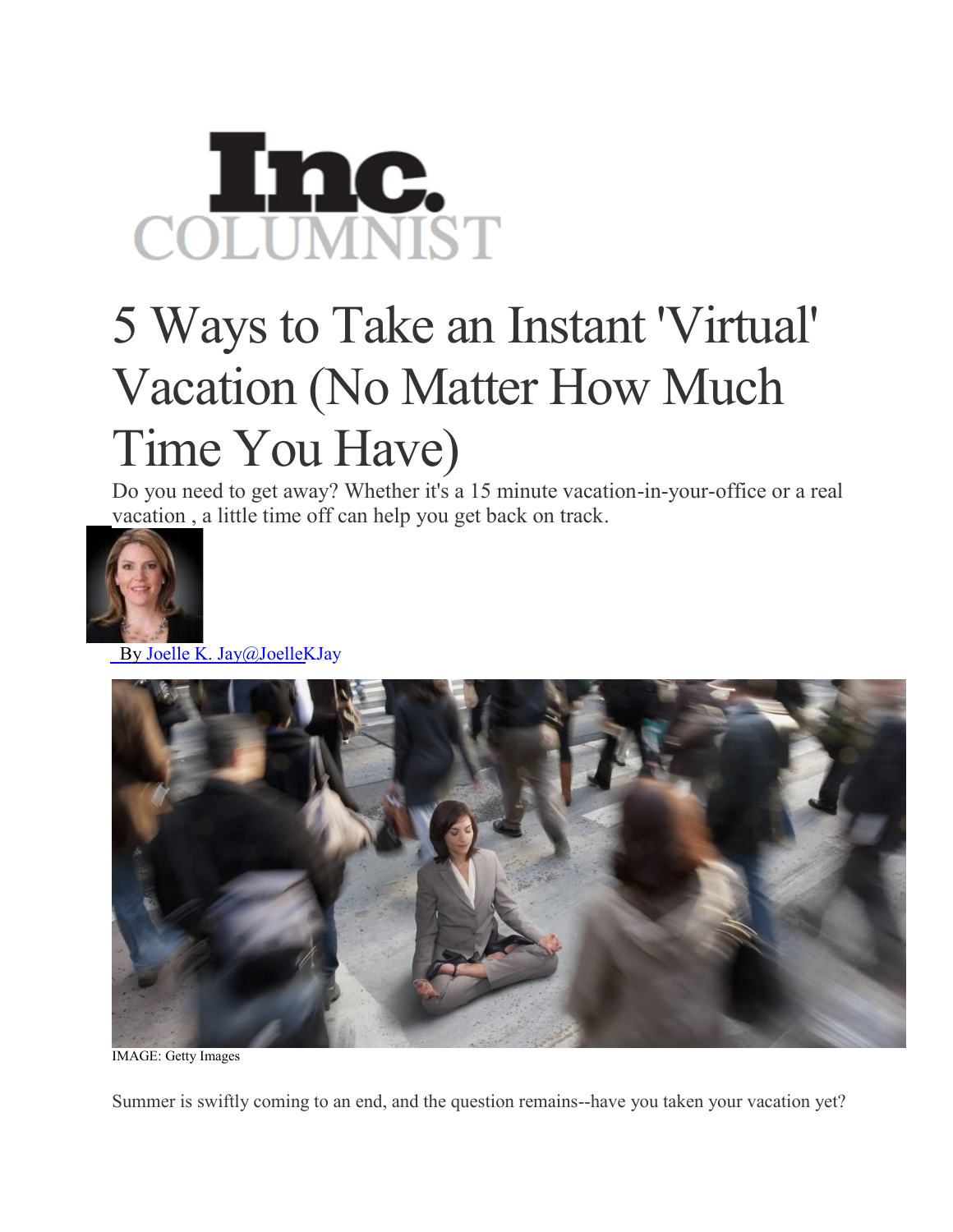When one client I'm coaching, we'll call him Stephen, told me he hadn't made time for one yet, I told him to take a "virtual vacation."

Stephen walked along the sunny path with his spaniel Sporty panting by his side, the two of them trotting along cheerfully downhill toward the lake. At last, free from the pressures of the office...free from the demands of the clients...free from the deadlines and the numbers...Stephen was *finally on vacation*. He parked himself on a rock at the edge of the beach and laid back to take in the view. Sitting in the sun in his shorts and hiking boots, he allowed his mind to empty completely.

Stephen breathed deeply and closed his eyes. He lay there, breathing, smiling, resting, he didn't know how long. At ease. At peace. Alone. He dozed. When his nap was over, he stretched long and grinned. What a feeling! And the best part was, he could come back here anytime he wanted. It was only a moment away.

Stephen opened his eyes, took his feet off his desk, and turned back to the computer. Just 15 minutes of rest and an imagined trip to the mountains, and he felt completely renewed.

Do you need to get away? Whether it's a 15 minute vacation-in-your-office like Stephen's or a *real* vacation for rest and restoration, a little time off can help you stop feeling like *you're* a little off. Try one of these five ways to take your "virtual" vacation now:

**The instant escape.** Meditation is an art form practiced around the world for finding inner quietude. It can reduce stress, calm your mind, and clear your thoughts wherever you are--walking, driving, or sitting right where you are. In its simplest form, the entire process is: Close your eyes. Breathe. Clear your mind.

That's it. Try it now. Breathe in deeply and slowly, breathe out deeply and slowly, feel your body relaxing, and gently release any thought that comes to mind. Close your eyes and try it for two more long, slow breaths. Notice the difference. You can meditate for just a few minutes, or keep practicing for longer and longer.

When you're going top speed, slowing down in the middle of the day can sometimes seem like the hardest thing to do. But you carry within you the peace you need, and you can find it anytime.

**The 10-minute escape.** Stephen's virtual vacation, as you saw above, is really just a form of meditation with a twist. As you do in meditation, close your eyes, breathe deeply, and release all thoughts. Then fill your mind with images, thoughts, or even music. If you're worried about falling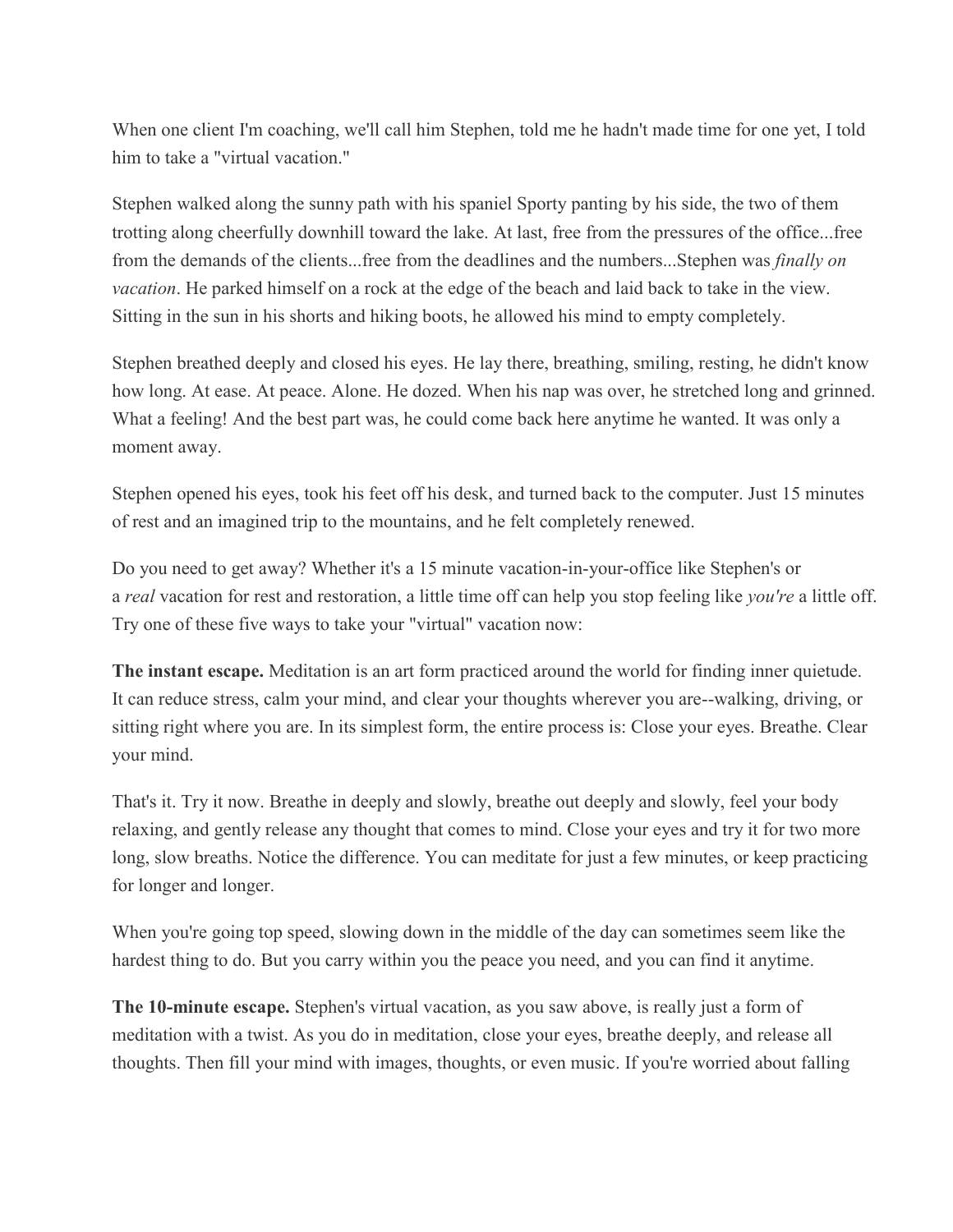asleep, set an alarm and tell yourself that if you do fall asleep, you'll awake feeling refreshed and energized.

**The hour-long escape.** You can combine the techniques of meditation and imagination with exercise to really come away revived and restored. Yoga, walking, running, biking and swimming have a rhythmic solitude that are especially well suited to resting the mind, but you can also get away from stress and frustration with any kind of sport.

Of course, it doesn't have to be exercise. A bath, a hot shower, an hour in the tub, some quiet time on the couch can all bring the rest you need if you're able to detach from the pressure and stress. Whatever you choose, be sure it *engages your mind*, either by helping you escape into a meditative state or getting you so involved in something else that you forget about work for awhile.

**The full day retreat***.* How often do you take a day off? *Really* off, not to get stuff done but to get reconnected with yourself? If you plan a day off *for yourself*, even that one day can feel like a vacation. Think of it as a *retreat*; you are retreating from the world of work for a day to clear your head and gather your energy. Then make sure that's really what it is.

Be by yourself. Go to the beach. Get outdoors. Get away.

If you really want to make the most of this retreat, turn it into a weekend. You'll return with a new outlook on life.

**The working vacation.** If what you need isn't a day off but a day in, with all the time you need to get stuff done, give yourself a working vacation, or as I call it, "A Vacation in Your Office." You can also take a Vacation in your House. It's when you take a day to hold call calls (or better yet, turn off the phone), take no visitors, answer no questions, pretend you're on vacation and just blast through your To Do list. When you need to get to the bottom of those piles of paper, whittle down your To Do list, put away the holiday decorations, or just catch up on life, a working vacation can eliminate the tasks *and* the stress they cause.

With all of that said, one of my favorite time rules is to always have a vacation in Sight. No matter where you work or what you do for a living, you get to take a vacation. The simple fact that vacations are a *requirement* of every legal working contract acknowledges the fact that as people, we need to get away.

And it's not just a benefit for you. Good ideas need space, and they can't get it in a crowded mind. You need time off from work to think clearly and be your best. There are lots of ways you can clear